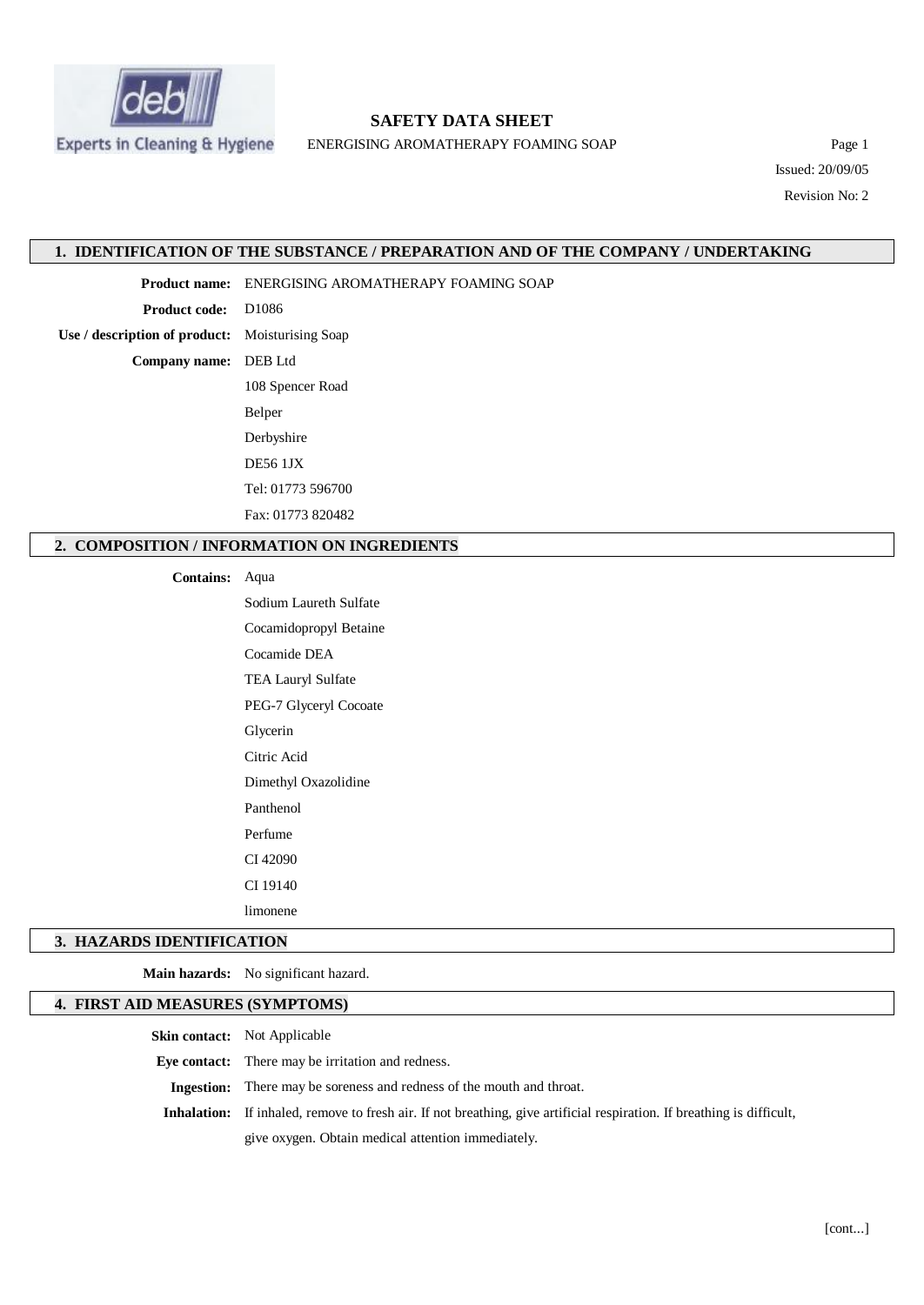# **SAFETY DATA SHEET**

# ENERGISING AROMATHERAPY FOAMING SOAP Page 2

| 4. FIRST AID MEASURES (ACTION)             |                                                                                                                      |  |
|--------------------------------------------|----------------------------------------------------------------------------------------------------------------------|--|
|                                            | Skin contact: Not applicable                                                                                         |  |
|                                            | Eye contact: Wash immediately with clean water for at least 10 minutes. If any soreness or irritation persists       |  |
|                                            | seek medical advice.                                                                                                 |  |
| <b>Ingestion:</b>                          | Rinse mouth and throat thoroughly. Give about 1/2 pint of liquid to drink. Obtain immediate                          |  |
|                                            | medical advice.                                                                                                      |  |
|                                            | <b>Inhalation:</b> Not Applicable                                                                                    |  |
| 5. FIRE-FIGHTING MEASURES                  |                                                                                                                      |  |
|                                            | <b>Extinguishing media:</b> This product is water based and will not support combustion.                             |  |
| <b>6. ACCIDENTAL RELEASE MEASURES</b>      |                                                                                                                      |  |
|                                            | <b>Personal precautions:</b> Refer to section 8 of SDS for personal protection details.                              |  |
|                                            | Clean-up procedures: In the event of spillage mop up bulk and dilute remainder to foul drain with water. Treat large |  |
|                                            | spillages as industrial waste.                                                                                       |  |
| 7. HANDLING AND STORAGE                    |                                                                                                                      |  |
| <b>Storage conditions:</b>                 | Store in a cool dry area. Protect from extremes of temperature.                                                      |  |
|                                            | Suitable packaging: Must only be kept in original packaging.                                                         |  |
| 8. EXPOSURE CONTROLS / PERSONAL PROTECTION |                                                                                                                      |  |
| Respiratory protection: Not applicable.    |                                                                                                                      |  |
| Hand protection: Not applicable.           |                                                                                                                      |  |
| Eye protection: Not applicable.            |                                                                                                                      |  |
| Skin protection: Not applicable.           |                                                                                                                      |  |
| 9. PHYSICAL AND CHEMICAL PROPERTIES        |                                                                                                                      |  |
|                                            | State: Liquid                                                                                                        |  |
|                                            | Colour: Bright Green                                                                                                 |  |
|                                            | <b>Odour:</b> Perfumed                                                                                               |  |
| Solubility in water: Soluble               |                                                                                                                      |  |
|                                            | Viscosity: Non-viscous                                                                                               |  |
|                                            | $pH: 6.0 - 8.0$                                                                                                      |  |
| <b>10. STABILITY AND REACTIVITY</b>        |                                                                                                                      |  |
|                                            |                                                                                                                      |  |

**Stability:** Stable under normal conditions.

# **11. TOXICOLOGICAL INFORMATION**

**Routes of exposure:** Eye contact- Irritant and may cause inflammation.